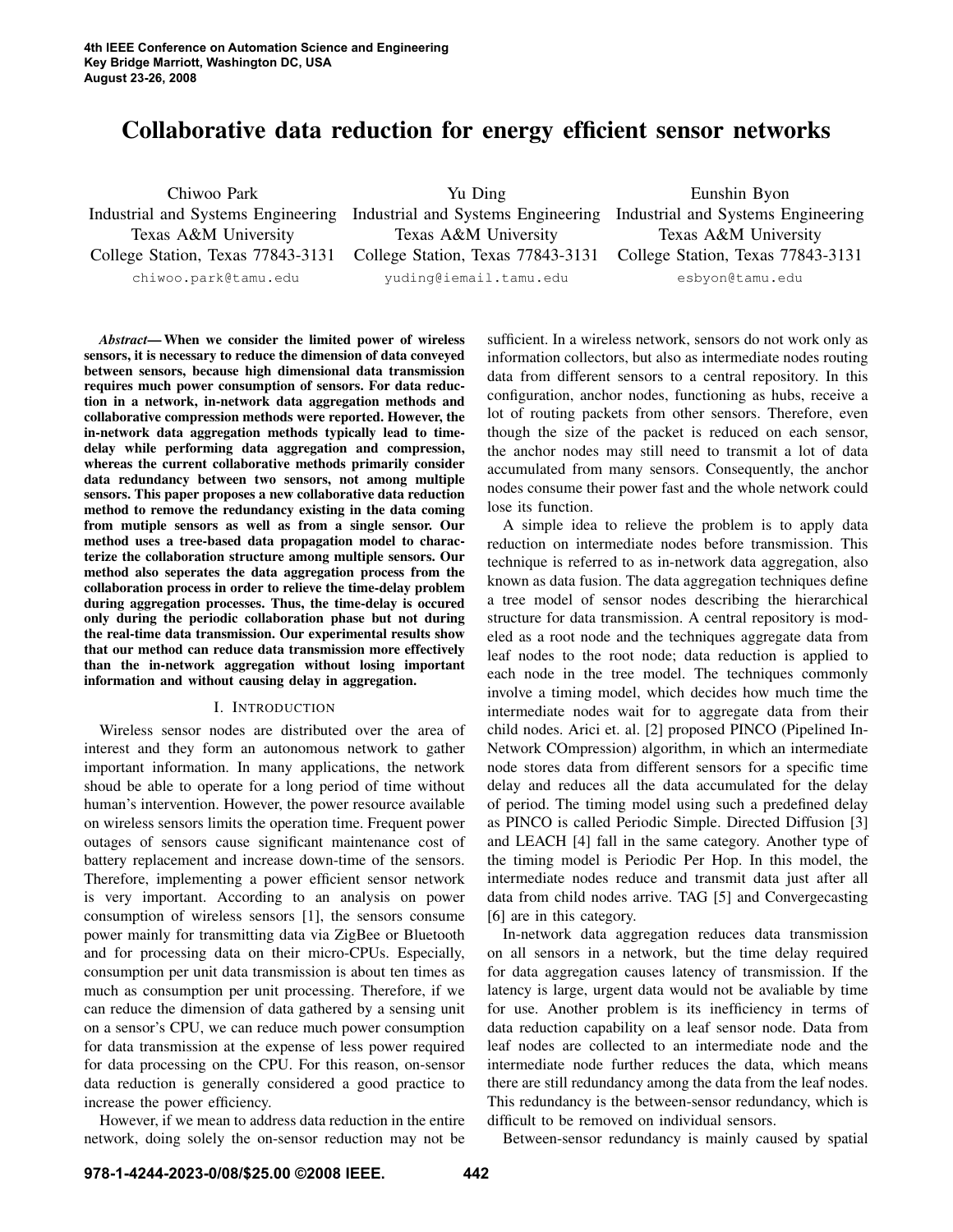

Fig. 1. Overall process of our method

proximity; sensors at proximity generates highly correlated data. If we can remove the between-sensor redundancy at leaf nodes, we get two benefits: 1) leaf nodes can reduce more dimension and transmit less data, 2) intermediate nodes just receive data from child nodes without performing another data reduction. The second benefit leads to saving the power consumption at the intermediate nodes as well as alleviating data latency. Our research is looking for a new method that can reduce both between-sensor redundancy and withinsensor redundancy on leaf nodes.

To remove between-sensor redundancy, each leaf node should know about data from the other sensors. In this context, collaborative compression algorithms are proposed to remove both types of the redundancies on leaf nodes. Collaboration involves communication between sensors and it consumes energy. Thus, collaborative compression methods need to strike a balance between power consumption by collaboration and data reduction performance. Hoang et al. [7] developed collaborative compression algorithm using a broadcating feature of wireless communication. When a sensor transmits data to a target sensor, the sensor broadcasts the data, not sending it only to the target sensor. Thus, all neighboring nodes within the radio connectivity of the sender can receive the data. However, the sensors except the target sensor usually discard the data. Hoang et al. [7] utilized the broadcasting feature to share data among neighboring nodes. Therefore, a sensor can identify the correlation of its data with its neighboring sensors' data without any additional collaboration efforts. Its limitation is that only the data redundancy within a single-hop distance can be removed.

Pradhan [8] proposed a distributed coding algorithm on the framework of Slepian.Wolf source coding theorem. By the theorem, a sensor can obtain as high compression rate as it knows of the data from its neighbors, even if the sensors cannot communicate with each other. As such, the method ideally does not require any collaboration. However, the coding algorithm was applied only to binary relations involving two sensors. Additional research is necessary to extend the sensor collaboration to multiple-sensor environments. In addition, the algorithm assumes that a codebook needed to compress data is known for every sensor in a network, but making a good codebook requires collaboration between sensors and may not be easy to create.

In this paper, we propose a method to reduce the betweensensor redundancy as well as the within-sensor redundancy through collaboration between an intermediate node and its child sensor nodes. Our method is a general data reduction that removes redundancy among multiple sensors, not necessarily limited to binary relations as the previous distributed compression algorithms did. It is also different from the in-network aggregation method in the sense that it removes both the between-sensor redundancy and the withinsensor redundancy on leaf nodes. The main idea and our contribution are as follows:

- Collaborative data reduction: our method is essentially a collaborative data reduction method. Different from in-network aggregation, each sensor can reduce both between-sensor redundancy and within-sensor redundancy on itself through collaboration with other sensors. There were two collaboration models: a peerto-peer(P2P) model like collaborative compression and a tree-based model. A P2P model consists of pair-wise collaboration, so the number of pairs increases exponentially as the number of sensors increases. Thus, we choose a tree-based collaboration model where sensors cooperate through their common parent nodes to reduce data transmission.
- Separating collaboration from data reduction: For the exisitng collaborative compressions, collaboration among sensors occurs every time data reduction occurs. It means that energy required for collaboration is consumed frequently. Assuming that the between-sensor redundancy due to spatial proximity does not change very frequently, we seperate the collaboration processes from the data reduction prcesses. In our method, the data reduction processes are frequent events, while the collaboration processes are periodic yet much less frequent. Through the periodic collaboration, our method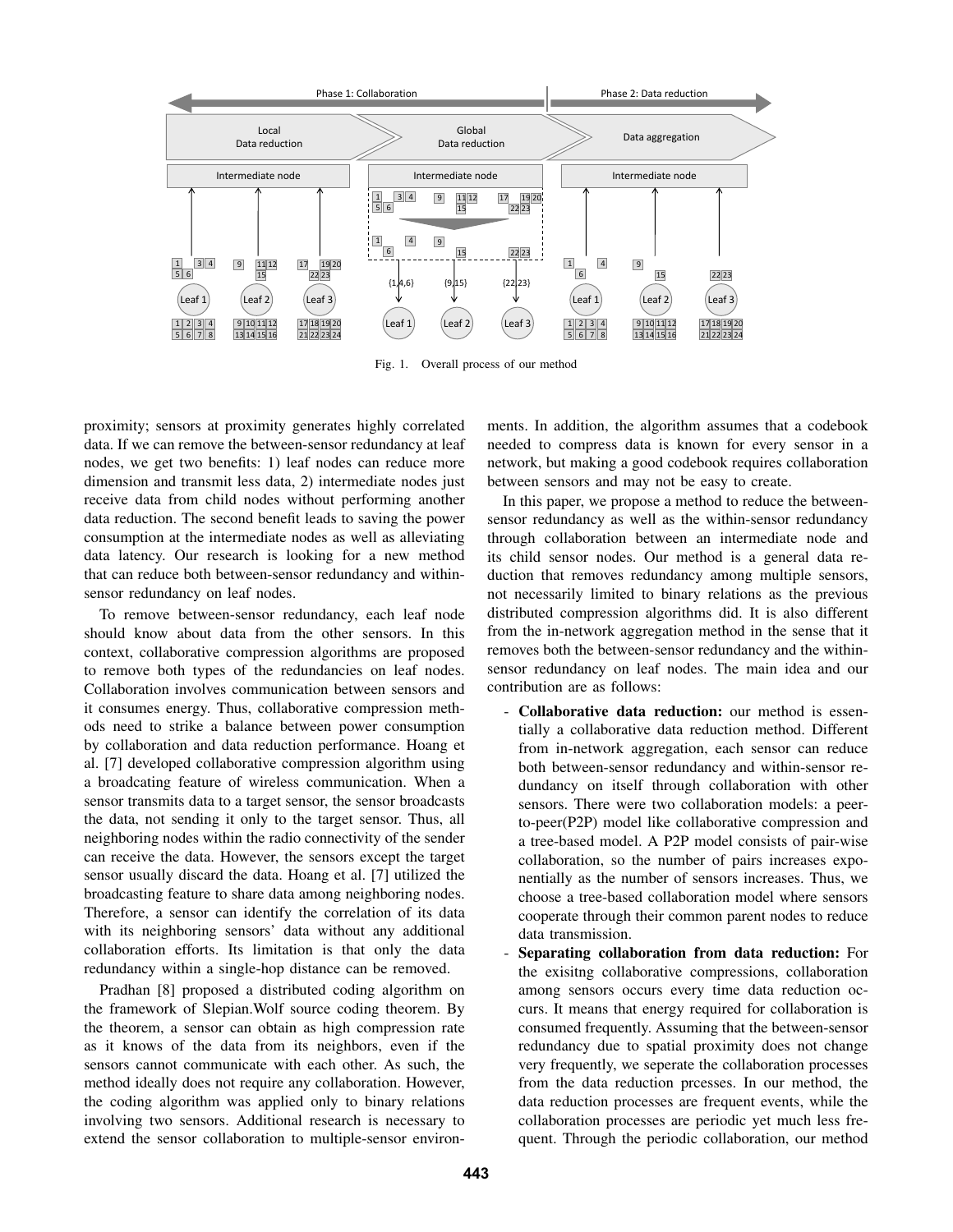

Fig. 2. Simple network collaboration

defines the minimally required data components to be transmitted from each sensor. In the data reduction processes, sensors just follow the pre-defined reduction schemes to fulfill a real-time data reduction. Consequently, data transmission required for collaboration decreases. Moreover, there is no time-delay in the data reduction processes.

We start with Section II by describing our methods. In Section III, an experimental result will be provided to show the overall performance of our method. Finally, we conclude the paper in Section IV.

# II. COLLABORATIVE DATA REDUCTION METHOD

Our method has two phases: a collaboration phase and a data reduction phase as shown in Fig. 1. In the collaboration phase, each sensor identifies which part of its data is essential or non-redundant when it considers the other sensor's data. An intermediate node will take the data from the leaf nodes and perform a global data reduction. The parts result in the minimal set of data parts that need to be transmitted. These data parts are labeled by a set of indices. A sensor keeps the indices of the parts in their memory until the next collaboration phase. In the data reduction phase, the sensors simply send over the parts of their data, corresponding to the indices. More details for both phases are described in the subsequent sections.

#### *A. Collaboration phase*

Suppose that a sensor network has a tree model through which sensors transmit data to a central repository, where collaboration works between an intermediate node and its child nodes to remove data redundancy. Now, we explain our method in a simple network (Fig. 2), consisting of one intermediate node and m sensors. Since the network consists of multiple simple network-based collabrations in a hierarchical structure, the case can be easily extended to a general tree model.

For data reduction, suppose that we have  $n$  observations from  $m$  sensors. We denote the *i*th observation of the *j*th sensor by  $\underline{x}_{ij}$  and let  $X_j$  be a set of all the observations of the  $j$ th sensor as:

$$
X_j = \{ \underline{x}_{1j}, \underline{x}_{2j}, \dots, \underline{x}_{nj} \}, j = 1, 2, \dots, m \tag{1}
$$

where  $\underline{x}_{ij} = (x_{ij1}, \dots, x_{ijp_j})$  is a  $1 \times p_j$  vector.

The collaboration phase consists of the two steps as Fig. 1. First, the  $j^{th}$  sensor collects data  $X_j = \{ \underline{x}_{ij} : i =$  $1, 2, \ldots, n$  and reduces it to  $Y_j$  by certain data reduction techniques. Next, the  $j<sup>th</sup>$  sensor sends  $Y_j$  to the intermediate node. The intermediate node finds the redundant columns by analyzing  $\{Y_j, j = 1, 2, \ldots m\}$  and removes them so that it produces an index set of the non-redundant data. The intermediate node will then notify the correspoding leaf nodes about this index set.

*1) Local data reduction:* The objective of this step is to reduce local data redundancy as much as possible under the limitation of computational capability of each sensor. In this step, each node has access to all the data it collects but not the data from its neighbors. In our procedure, we used the Principal Component Analysis (PCA) since it is a very efficient reduction technique and simple enough to be implemented on sensors with limited computing power. In real practice, to reduce computational and memory burden, we can use the incremental PCA [9]. The computational complexity of PCA is known as  $O(p^3)$  or  $O(p^2)$  [10].

We start with the *j*th sensor data,  $X_j = \{ \underline{x}_{ij} : i = 1, ..., n \}.$ We would like to find a projection matrix  $P_j$  that projects  $p_j$  dimensional data onto  $q_j$  dimensional space  $(q_j < p_j)$  as

$$
\underline{y}_{ij} = \underline{x}_{ij} P_j \tag{2}
$$

We would like to make  $q_i$  as small as possible, but  $\underline{y}_{ij}$  should capture the pattern of the original dataset. The pattern is described by the covariance matrix of  $X_i$ . Thus, our objective is to reduce the dimension of the data while retaining as much as possible variation present in the original dataset.

Given the *n* observations in  $X_j$ , define a data matrix  $X_j$ with  $x_{ij}$  as its *i*th row. Let  $\Sigma_j$  be the sample covariance matrix of  $\mathcal{X}_j$ . Let  $\mathcal{Y}_j$  be the projection of  $\mathcal{X}_j$  by  $P_j$ . Then, the sample covariance of  $\mathcal{Y}_j$ ,  $\Sigma_{\mathcal{Y}_j}$ , is

$$
\Sigma_{\mathcal{Y}_j} = \frac{1}{n - q_j} (\mathcal{Y}_j - \overline{\mathcal{Y}}_j)' (\mathcal{Y}_j - \overline{\mathcal{Y}}_j)
$$
  
\n
$$
= \frac{1}{n - q_j} P'_j (\mathcal{X}_j - \overline{\mathcal{X}}_j)' (\mathcal{X}_j - \overline{\mathcal{X}}_j) P_j
$$
  
\n
$$
= \frac{n - p_j}{n - q_j} P'_j \Sigma_j P_j
$$
 (3)

Then, we would like to find  $P_j^*$  to maximize  $tr(\Sigma_{\mathcal{Y}_j})$  with smaller dimensionality as:

$$
P_j^* = \arg\max_{\text{all } P_j} \qquad tr(P_j' \Sigma_j P_j),
$$
  
s.t. 
$$
q_j \leq UB_q
$$

where  $q_j$  is the number of the columns that  $P_j$  has and  $UB_q$ is the upper bound of  $q_j$ . That is, we do not want the reduced dimension, namely  $q_j$ , to exceed  $UB_q$ .

Since  $P_j$  is a projection matrix,  $tr(P'_j \Sigma_j P_j) = tr(\Sigma_j)$ , and  $tr(\Sigma_j)$  is equivalent to the total sum of the eigen-values of  $\Sigma_j$ . Thus, the problem is to find  $P_j^*$  so that the  $UB_q$ principal components of  $\Sigma_j$  forms its column vectors.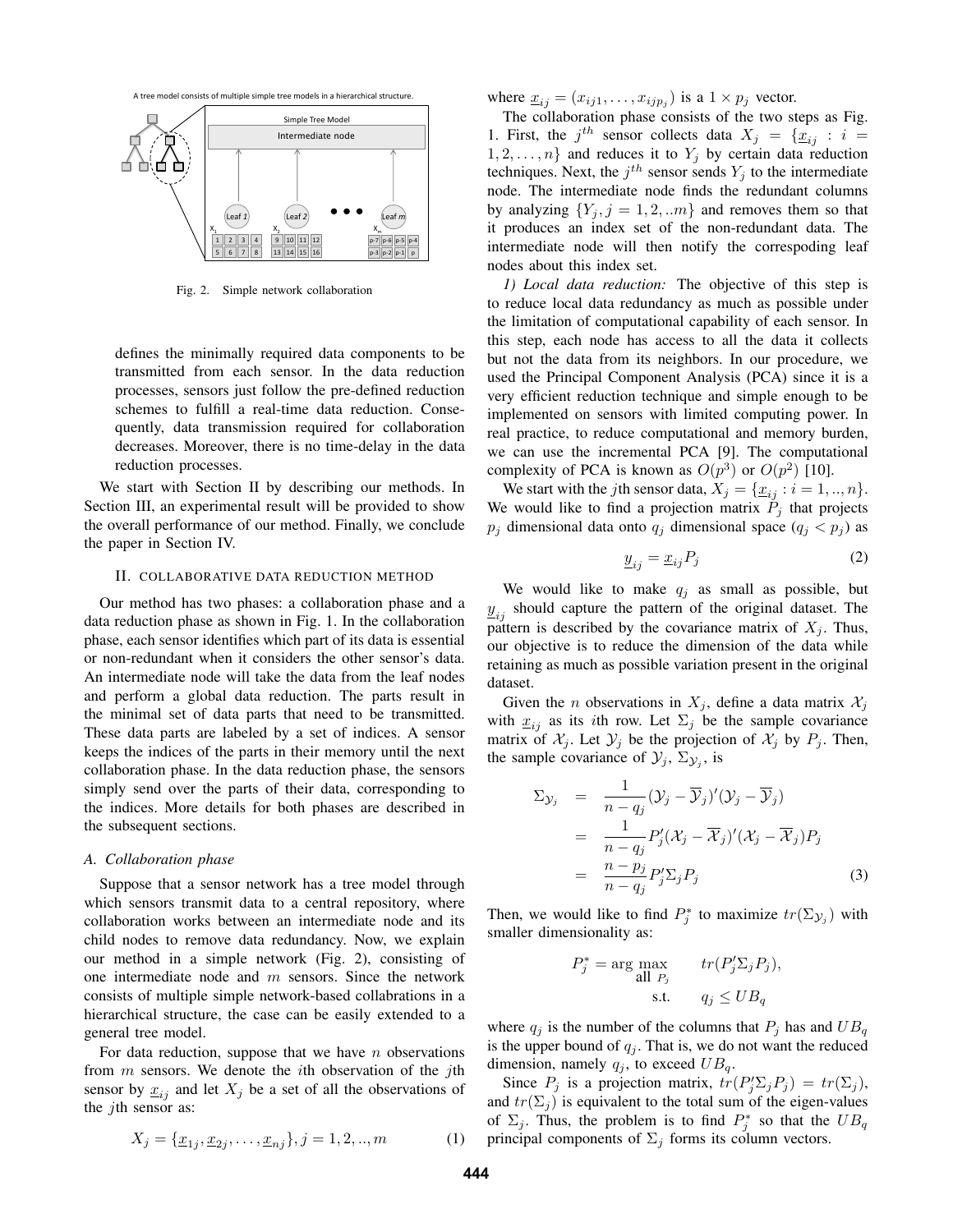The appropriate  $UB_q$  value is determined by a well known simple rule [14]:

$$
UB_q = \min\{s : \sum_{k=1}^{s} \lambda_{(k)} \ge r\},
$$
\n(4)

where  $\lambda_{(k)}$  is the kth biggest eigen-value of  $\Sigma_j$  and r corresponds to the ratio of the variance explained by s leading eigen-values and the total variance.

To sum up, the local projection matrix for the  $j$ th sensor,  $P_j^*$  is formed by the  $UB_q$  principal components of  $\Sigma_j$ .  $\mathcal{X}_j$  $(n \times p_j)$  is reduced to  $\mathcal{Y}_j$   $(n \times q_j)$  by  $P^*$  and the jth sensor sends  $\mathcal{Y}_i$  to a central repository.

$$
\mathcal{Y}_j = \mathcal{X}_j P_j^* \tag{5}
$$

For better understanding, look at the example under the local data reduction step of Fig. 1. The leaf 1 originally has data  $\{1, 2, 3, 4, 5, 6, 7, 8\}$  that corresponds to  $\mathcal{X}_i$  here. The data is reduced to the parts  $\{1, 3, 4, 5, 6\}$  that corresponds to  $\mathcal{Y}_j$ .

*2) Between-sensor redundancy reduction:* After the local data reduction, a central repository has the reduced dataset  $\{\mathcal{Y}_i, j = 1, 2, \ldots, m\}$  from m sensors. The objective of this step is to drop some parts of  $\{y_i, j = 1, 2, ..., m\}$ , which may be highly redundant to the data from other sensors. For that, we cannot use factorial data reduction techniques or orthogonal transformation methods such as PCA and wavelet shrinkage. That's because those methods use projection matrices described in the local reduction step but data reduction using the projection matrices requires availability of all the original variables. At the data reduction phase after the collaboration phase, we do not have all the original variables on an intermediate node. Thus, we need to identify the parts of  $Y$  with less redundancy without using any projections.

This become a subset selection problem. Regression methods such as ridge regression and LASSO regression can be considered. However, in this case we have only a data matrix without a dependent variable for regression. Cumming et al. [11] proposed an iterative subset selection algorithm based on partial correlation which requires a data matrix only. We adopted his algorithm and modified its objective function by adding a penalty term related to the data reduction rate in order to achieve more aggressive data reduction. The stopping rule for the algorithm was also modified in accordance with the new objective function.

Let  $\mathcal{Y} = [\mathcal{Y}_1, \mathcal{Y}_2, ..., \mathcal{Y}_m]$ , which is a column-concatenated matrix of the reduce datasets from the  $m$  sensors. Then, it is an  $n \times q$  matrix where  $q = \sum_{j=1}^{m} q_j$ . Suppose that we partition  $Y$  into  $S$  and  $T$  as:

$$
\mathcal{Y} = [T|S] \tag{6}
$$

where S is a subset of Y to be retained and T is a subset of  $Y$  to be eliminated due to its high redundancy of  $S$ .

The sample partial covariance of  $T$  given  $S$  is a measure of the covariance structure that cannot be captured by  $S$  [11].

Denote the partial covariance matrix by  $\Sigma_{T|S}$ . The matrix is defined as [12]:

$$
\Sigma_{T|S} = \Sigma_{TT} - \Sigma_{TS} \Sigma_{SS}^{-1} \Sigma_{ST} \tag{7}
$$

where  $\Sigma_{TT}$ ,  $\Sigma_{TS}$ ,  $\Sigma_{SS}$  and  $\Sigma_{ST}$  are parts of the covariance matrix generated by  $\mathcal Y$  as

$$
\Sigma_{\mathcal{Y}} = \left[ \begin{array}{cc} \Sigma_{TT} & \Sigma_{TS} \\ \Sigma_{ST} & \Sigma_{SS} \end{array} \right] \tag{8}
$$

We want to minimize the covariance structure not captured by S. That is, the covariance structure remaining in  $\Sigma_{T|S}$ should be minimized. In the meantime, we would like to get higher data reduction rate. Since the column size of  $S$  is the number of the selected variables, the column size of  $S$ should be small. Then, our objective is to find  $T$  and  $S$  to minimize the covariance structure remaining in  $\Sigma_{T|S}$ , while the column size of  $S$  is kept small. The covariance structure remaining in  $\Sigma_{T|S}$  is measured by the total sum of its eigen values, so the problem is formulated as:

$$
(T^*, S^*) = \arg\min_{\forall (T,S)} tr(\Sigma_{T|S}^2) + \alpha(q - t)
$$

$$
= \sum_{i=1}^t \lambda_i^2 + \alpha(q - t)
$$
(9)

where  $\alpha \geq 0$ , t is the column size of  $\Sigma_{T|S}$ ,  $q - t$  is the column size of S and  $\lambda_i$  is the i<sup>th</sup> eigen value of  $\Sigma_{T|S}$ . The formulation is constructed by adding a penalty,  $\alpha(q - )$  $t$ ), to McCabe's criteria [13] for attaining more aggressive reduction.

A simple way to find  $(T^*, S^*)$  is an exhaustive search to evaluate equation (9) for every possible partition. It is very computationally expensive. Considering the limitation of power resource in sensors, we use a computationally efficient greedy search (forward selection) [14] to find  $(T^*, S^*)$  in equation (9).

Start with  $T = Y$  and  $S = \emptyset$  an empty matrix. The details are as follows:

- 1. (Initialization) Calculate the initial objective function.
	- First, perform a singular value decomposition on  $\Sigma_{T|S}$ . The result is expressed as  $\Sigma_{T|S} = ADA'$  since  $\Sigma_{T|S}$  is symmetric, where  $D$  is a diagonal matrix with the eigen values  $\lambda_i$ 's of  $\Sigma_{T|S}$  as its diagonal elements. Then,

$$
tr(\Sigma_{T|S}^2) = \sum_{i=1}^t \lambda_i^2 = \sum_{i=1}^t \lambda_i^2 \sum_{j=1}^t a_{ji}^2 = \sum_{j=1}^t \sum_{i=1}^t t_{ij}^2
$$
 (10)

where  $a_{ij}$  is the  $(i, j)$ th element of A and  $t_{ij}$  is the  $(i, j)$ th element of  $\Sigma_{T|S}$ .

2. (Iteration) Evaluate the possible changes of  $[T|S]$ . For all  $j = 1, \ldots, t$ , we move the *j*th column, namely  $t_j$ , from T to S. Let the new partition be  $[T'|S']$ . Then, the decrease of  $tr(\Sigma^2_{T|S})$  due to this change,  $h_j$  is as follows [13] :

$$
h_j = tr(\Sigma_{T|S}^2) - tr(\Sigma_{T'|S'}^2) = \sum_{i=1}^t t_{ij}^2
$$
 (11)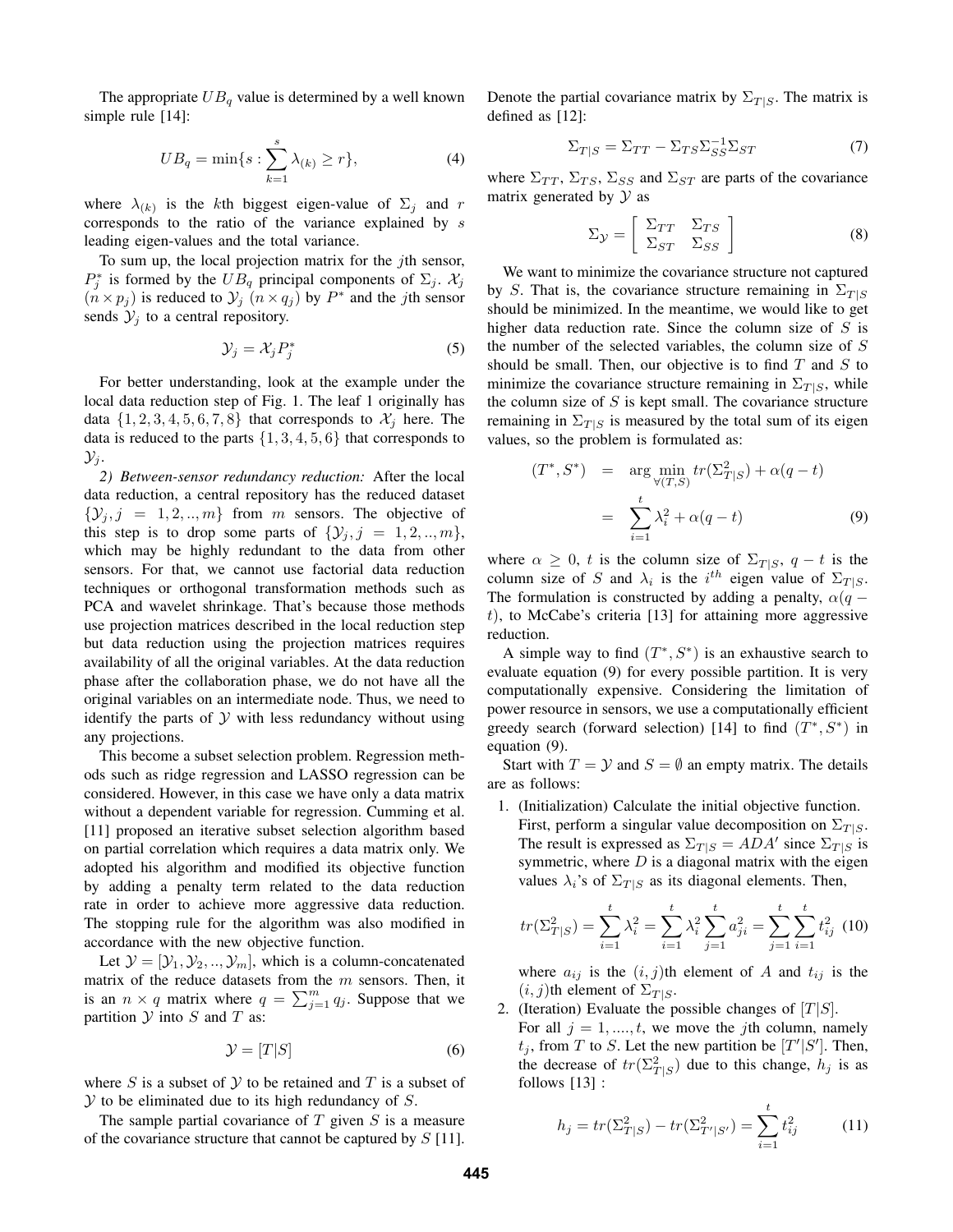

Fig. 3. Experimental configurations

Then, the improvement of the objective function due to this change is

$$
\Delta_j = h_j - \alpha \tag{12}
$$

3. (Check optimality) Update  $[T|S]$  or stop the process. Let  $k := \arg \max_{j=1, \ldots, t} \Delta_j$ . If  $\Delta_k > 0$ , we update  $T = T \setminus t_k$ ,  $S = S \vee t_k$ ,  $t = t - 1$ . Then, go to Step 2. Otherwise, we stop at  $(T^*, S^*) = (T, S)$ . Note that  $T\backslash t_k$  removes the kth column from T and  $S \vee t_k$ appends the  $k$  column of  $T$  to  $S$ .

After determining  $(T^*, S^*)$ , we discard  $T^*$  from  $\mathcal Y$  and use only variables corresponding to  $S^*$  for further investigation or decision making processes. For that, a central repository notifies the indices of data belonging to  $S^*$  to each corresponding sensor. For the example in Fig. 1,  $\{1, 4, 6\}$  is the index set sent back to leaf node 1 after the global data reduction.

# *B. Reduction phase*

After the collaboration phase, each sensor has the updated indices from the central repository. In this phase, when new data are collected, each sensor first reduces the new data by its local reduction scheme as in equation (5). Next, the sensor extracts the parts corresponding to the indices received from the central repository and sends them over.

### III. EVALUATION

An experiment is performed to evaluate the performance of our method in comparison with the in-network data aggregation method as well as with the case without innetwork data reduction on sensors.

## *A. Experimental setup*

There are a number of sensors attached to a forging machine. The sensors read vibration signals on the machine during a fixed period. The vibration signals are used to identify whether the forging process is normal or out of control. In the experiment, we used the vibration signals from a sensor and simulated the multi-sensor environment by segmenting the signals. An original signal is a 224 dimensional vector. It is randomly divided into 14 segments with the same size. Each segment is a 16-dimensional data vector, which represents data from a single sensor. Using

the segments, we tested the following approaches. For better understanding, some illustrations are presented at Fig. 3.

- 1) No in-network data reduction: There are 14 sensors. Each sensor collects signals and sends it to a central repository without any in-network data reduction. In the central repository, we applied PCA to all the data from the 14 sensors. In this case, the central repository has all original data, so it can easily detect redundancy among the data. Thus, it is expected to show the highest data reduction than the other approaches.
- 2) In-network aggregation: There are  $14$  sensors. The  $j$ th sensor applies the local data reduction (PCA) to its data and sends the reduced data to the central repository. Then, we applied again PCA to the reduced data from the 14 sensors.
- 3) Our method: We use the proposed method with  $\alpha = 1$ in equation (9).

There are 528 signals collected under the normal process and 378 signals collected under some process faults. We randomly selected 350 signals out of the 528 ones from the normal condition and 248 signals out of the 378 ones from the abnormal condition. The selected ones were used as a training dataset to build data reduction schemes for each of the three approaches. The remaining signals were used as the test dataset to estimate the fault detection errors.

# *B. Performance criteria*

For all the three approaches, we would like to test the following: the data reduction capability, the amount of data transmission, and the information that the reduced data preserves.

- 1) Data reduction (DR): This measure is defined as the dimension of the final reduced data. It shows how much redundancy can be removed by each data reduction approach.
- 2) Amount of data transmission (DT): This measure indicates how many data should be transmitted from a leaf node to the central repository. It reflects the degree of communication intensity.
- 3) Fault detection error (FA,MD): Fault detection error is used as an indirect measure for how much the reduced dataset captures the information contained in the original dataset. If the fault detection error is low, it